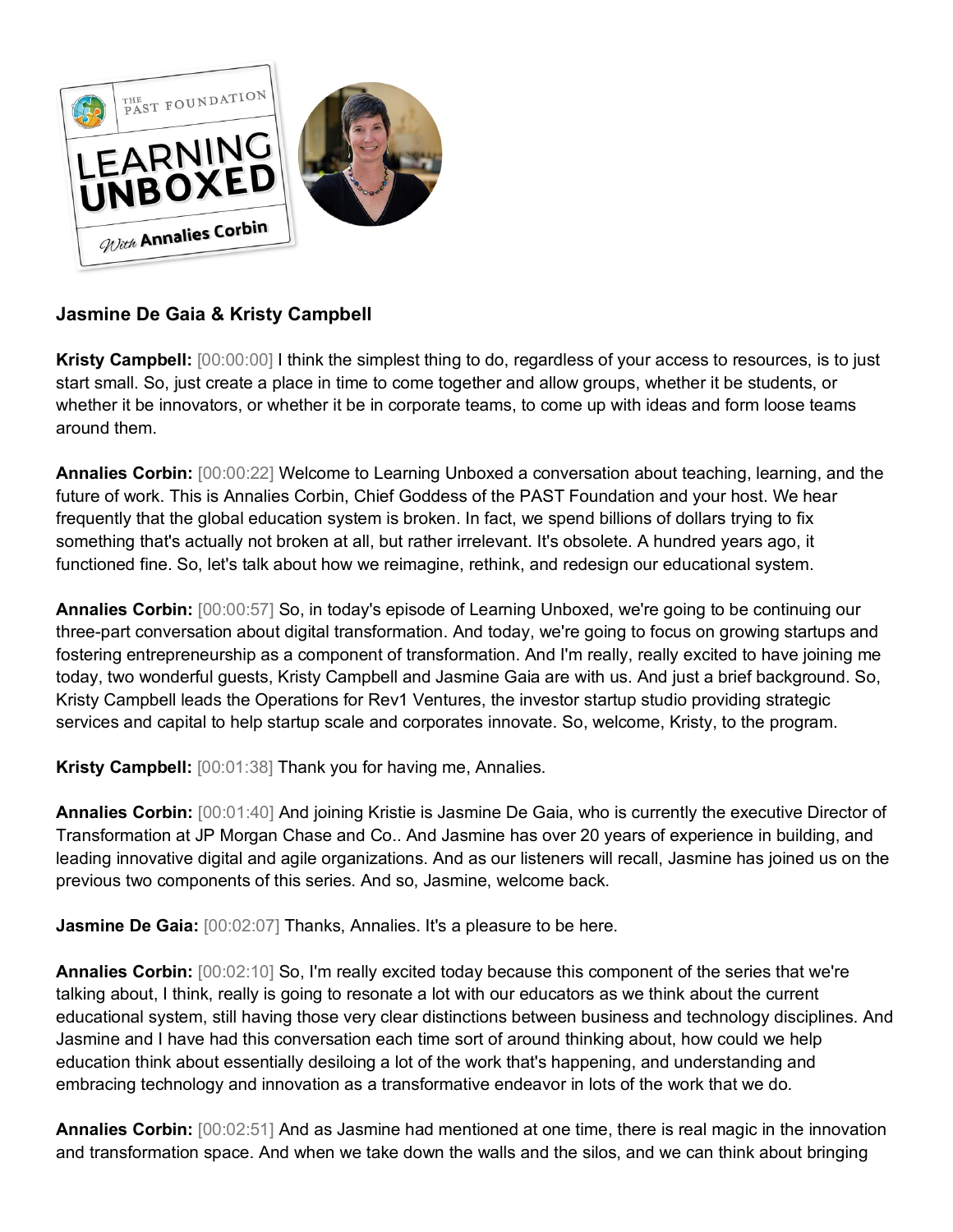together, in the case of industry, customer needs, engineering solutions, to solve those needs, that suddenly, business expertise has turned all of these ideas into realities that we can practically see.

**Annalies Corbin:** [00:03:17] And I think that's the real magic in this, is the notion that we're talking about hands-on components of actionable pieces that are easy to learn and sort of experience. So, Jasmine, I would really love for you to set the stage for us today once again and help us sort of understand why you feel like the ideas around startup and entrepreneurship in particular are so important in the work that you've been doing over the last 20 years.

**Jasmine De Gaia:** [00:03:46] Yeah, absolutely. So, if you think about traditional product development processes, they continue to be very sequential in nature. So, you have ideation, maybe creation of an idea, product requirements, design, then you have all those intermediate steps of budgeting, and resourcing, and demand management before you often get to actual development, testing, launch. And what tends to happen is even in an agile environment where you're trying to break that down, because of the fact that this is a sequential process, you have a lot of friction in the system.

**Jasmine De Gaia:** [00:04:22] And so, at each stage, you have this handoff, these things that get lost in translation, and you have a reduction in speed, because you have to go through all of these steps. And so, as I'm sure Kristy will attest to, in startup environment, part of the real magic there is you break down those silos and you just bring the people together who are working on the same problem, get people together in a room, and eliminate that sequential a handoff and the friction in that process so that you can really start to create that magic, and become much more nimble in your implementation of taking something from an idea to a reality and something you can put in your customers' hands.

**Annalies Corbin:** [00:05:05] Yeah, absolutely. And so, part of that is really, really embracing a collaborative opportunity in ways that maybe we don't necessarily think about. So, Kristy, let's dive into that just a little bit and sort of set the stage by giving us sort of the 50,000-foot view of sort of the way that you help foster these ideas that Jasmine was just talking about within your role at Rev1 Ventures. And so, for our listeners who are not from this area, have no idea what Rev1 is, so start with sort of setting the stage with that. But then, just sort of help us understand why what Jasmine is talking about is important to the work that you do.

**Kristy Campbell:** [00:05:41] Sure. Well, yeah, I'll start back with, really, just why everyone was created, because I think it's a really important foundation for this conversation. So, back around the 2012 timeline, key leaders in our community, in the Columbus region, got together, and said, hey, we know we have all of the key ingredients here to really foster a very strong and growing tech-enabled startup community, but we need to really bring those resources together more clearly. And so, that's really why our CEO was recruited here to Columbus and why Rev1 was formed.

**Kristy Campbell:** [00:06:14] So, it was built for and by the community to help entrepreneurs build the foundations of successful companies. And that's really the key to it there, is bringing those resources that consists of very strategic services, mentorship, advisory, access to talent, access to space, and our innovation center just right next to the PAST Foundation. But also, and just as importantly, bringing critical capital at the earliest stages from concept, and pre-seed, all the way through seed and seed plus to really provide both the services and capital that entrepreneurs need to succeed.

**Annalies Corbin:** [00:06:49] And so then, as you think about, Kristy, that sort of foundational space for Rev1 then, and then how you translate that back into sort of the startup mentality as it relates to going from startup to actual implementation of scale. Because we talk about startup all the time in our work with K-12, and we use it, we stand the entire sort of startup endeavor. We talk about and stand that up, if you will, as an element of the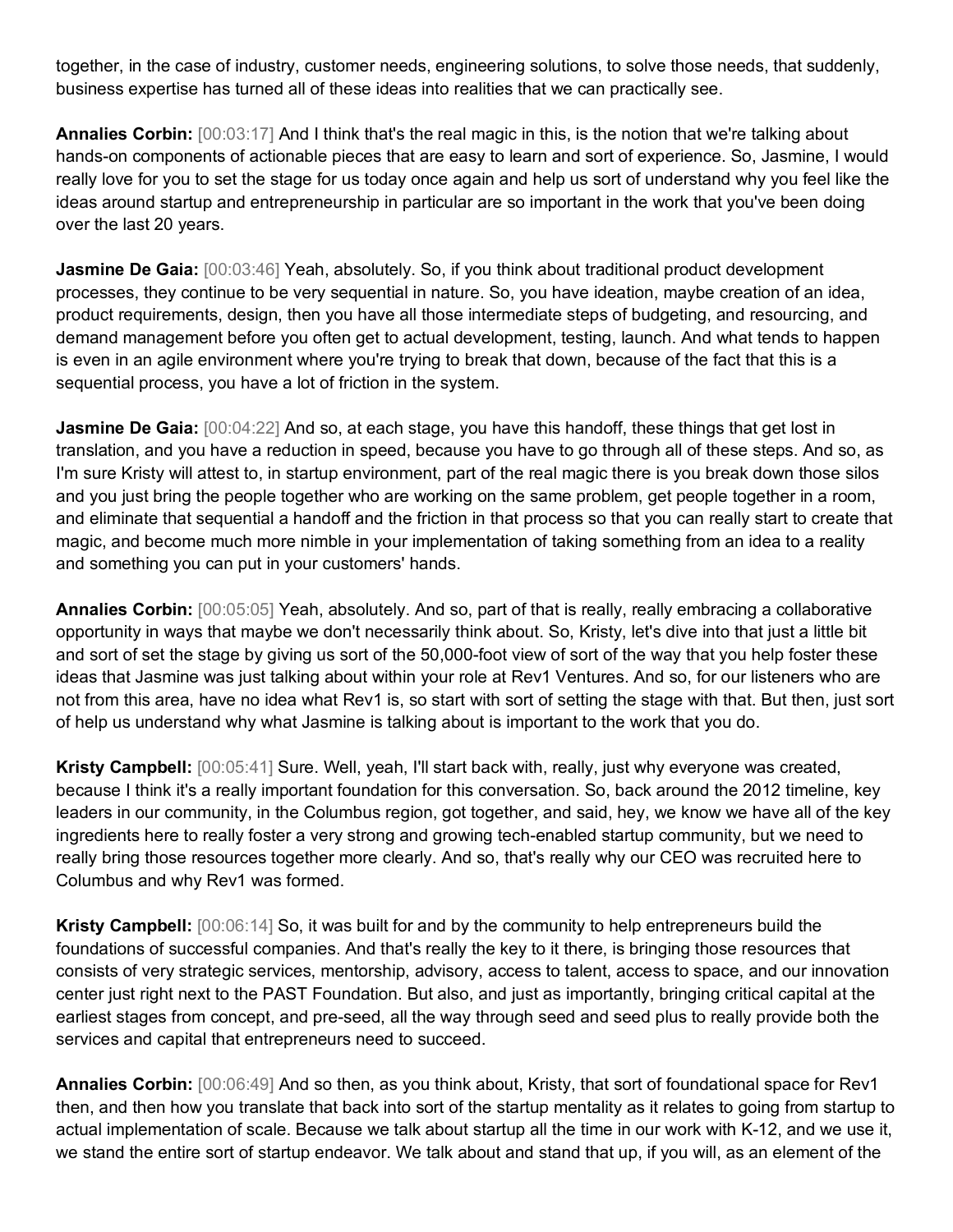way you could utilize the skill set that's necessary to be successful in that type of environment as a mechanism for transformative change in a classroom. So, share with us just a little bit, if you will, Kristy, sort of about the sort of mentality that's necessary, I think, to really thrive in that environment, because that gets—and we're going to come full circle in a second. I'm going to bring it back to Jasmine around that talent pipeline sort of perspective.

**Kristy Campbell:** [00:07:50] Yeah, Well, no, that's a really good transition, because when you think about ultimately what makes an entrepreneur successful, I think that the research and the jury are still out on the nature versus nurture. I think when you read and really follow that industry, it's really a combination of both, right? It's the nature, which is being open, and collaborative, and being very focused on new ideas, and having the ability to take those forward. And it's also just the nurture of having resources and support to bring that forward.

**Kristy Campbell:** [00:08:21] Many entrepreneurs and innovators had entrepreneurs and innovators in their family. And so, I think to your point, how can we foster that maybe for folks who don't have that? And so, one of the key learnings or key programs that we bring to entrepreneurs from the earliest stage, regardless of where they are in their journey, is thinking about ultimately what you're solving for. And that can be used across any area of your life. And for us, it starts with understanding your customer, your customers' needs, your customers' journey, and really, what your product is solving for.

**Kristy Campbell:** [00:08:56] Because I think sometimes, innovators and entrepreneurs, regardless of their age and stage in life, tend to get so wrapped up in the idea that they may lose sight of, well, what ultimately is my customer hiring my product to do? And how does that stand in the market based on other things that they may be using to leverage that? So, that really early understanding of what your product is being used for and how your customer gets value and joy out of that is a really fundamental aspect of teaching entrepreneurship at the earliest stages.

**Annalies Corbin:** [00:09:30] Right. Absolutely. And I think that one of the things that people either don't understand, or if they think they understand it, they lose sight of the intricacies of the failure process. One of my favorite interviews that I've done on this program actually was with an entrepreneur who said something that still resonates with me. And I think about it frequently. And when I'm sitting down and we're doing work specifically with schools, I reflect on his comment about the fact that K-12 doesn't spend enough time allowing students to fail, and to fail in a supportive environment.

**Annalies Corbin:** [00:10:09] Because the difference between entrepreneurship and startup in the traditional K-12 sort of space often is the fact that in startup in entrepreneurship, as you're sort of thinking through essentially what you learn from something failing is going to be as critical, if not more critical than the success that you might have. And so, often in that rapid prototyping sort of scenario, what he was talking about was the fact that, hey, it's okay for me to just have earned, if you will, to put it into sort of a grade-level sort of understanding. A C, because I don't need to go any further than a C, whatever it was I was trying, because I learned so much from that, and I'm now ready to iterate and move on to the next component of this.

**Annalies Corbin:** [00:10:52] I don't have to spend any more time trying to earn an A on that component of something that I'm not going to build on. And so, Jasmine, as you sort of think about the work that you've been doing over these last 20 years, you've got all these amazingly innovative teams, and yet I assume in your role in leading in innovation, you have to sometimes foster or teach some of the skill. So, how do you reconcile some of those types of disconnects? And we certainly see it in the work that's happening in the classroom. And how do you help the individual on your team? And then, how can then we help then translate that back down that pipeline, if you will?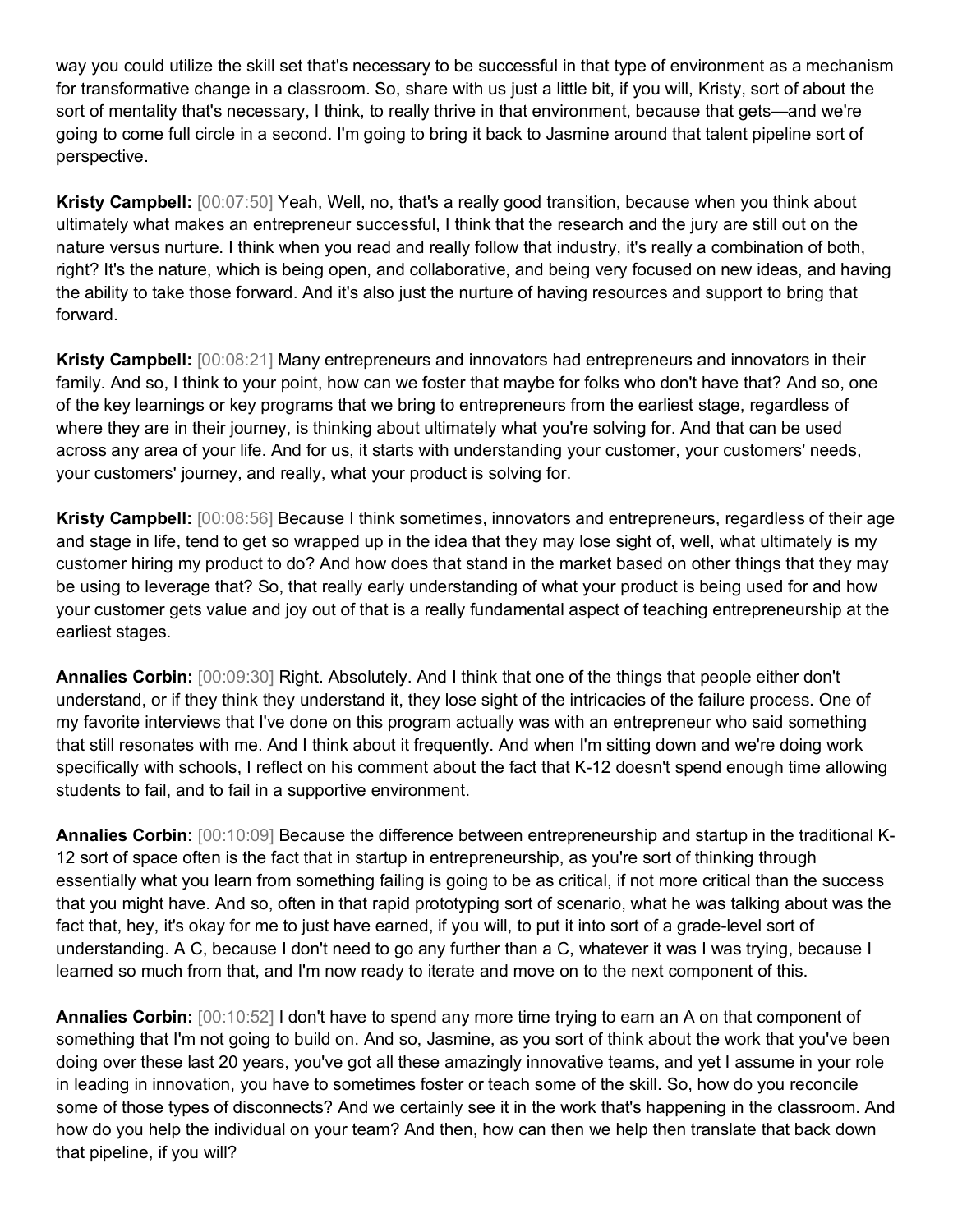**Jasmine De Gaia:** [00:11:29] Yeah, it's a really terrific question. And one of the things that we try really hard to do, and it's difficult, because we're not wired that way, which brings it back full circle to, what can you do to help kids in their learning process to build that mentality, is to really foster a sense of test and learn, and to iterate, and that something doesn't have to be perfect on day one when you put it into production.

**Jasmine De Gaia:** [00:11:56] And I think for all of us, we want it to be perfect on day one, and this creates this culture of, it's my baby, and I don't want to take it back and make an enhancement or fix a bug, because it's okay and maybe it'll be okay. And so, one of the things that we often try to do to help change that mentality is to help folks think about, we don't expect it to be perfect on the first iteration. And if you put that out there as a baseline expectation, it shifts your perception of, I'm going to do everything to make this perfect and I'm not going to want to correct any mistakes to, no one's expecting it to be perfect.

**Jasmine De Gaia:** [00:12:34] It's okay if it has mistakes. And maybe we design to make that a more accommodating scenario. So, you put your functionality in with a switch. And so, you tell people, even if the code looks good, once they're going to leave it on the off position until we give it some time to just kind of bake and settle in, and then we can always turn it back on and off, it gives people this mentality of flexibility that we're putting things in to test, and to learn, and to iterate.

**Jasmine De Gaia:** [00:13:00] And your baseline expectation is not that it's going to be perfect in that first implementation. And so, to your earlier point, I think that's a terrific perspective for educators and students to take back in that mentality of how you think about what you deliver, and does it have to be perfect on day one or does it have to be a really good first start? And then, you're going to keep building on it.

**Annalies Corbin:** [00:13:24] Yeah, absolutely. And I think that the other piece of that is helping the students, and community, and then ultimately, the industry partners as we're seeing these really rapid shifts in the way the business and industry world relates to K-12 in ways that we haven't sort of seen historically. I think there's going to be many, many, many more opportunities for both of those industries to spend enough time with each other to sort of see how they're absorbing a number of these different internal process pieces, and hopefully influencing them.

**Annalies Corbin:** [00:13:24] On the business and industry side, what you want to see is more openness to taking on young interns as an opportunity to learn from. They're unfiltered, right? And that's the other reason that I think that startup and entrepreneurship fit so well in K-12, and in particular, in a lot of the innovative high school opportunities, because our young thinkers are so unfettered in many ways.

**Annalies Corbin:** [00:14:25] They don't know why something either can't work or shouldn't work. I always use the example with our kiddos at the Innovation Lab that I would put them up against any R&D team in the world. And one of the reasons is because they have unlimited sense of possibilities. Because for example, they don't understand that the physics of what they're talking about is not even possible, right? But they're still going to imagine it.

**Annalies Corbin:** [00:14:46] And, Kristy, I would assume that that type of thinking translates into folks in start up and entrepreneurship as it relates to the folks that show up in the work that you do that are sort of on that precipice of, to your point, they need resources, but the ideas and the processes are strong enough that they have the potential to progress. And so, I want to dig into that just a little bit. What does that take? I mean, how do you know when someone walks into your office or they walk into Rev1, and say, here's who you are and here's what we do, how do you make the decisions around what you select to invest in? Because I think that would be very telling.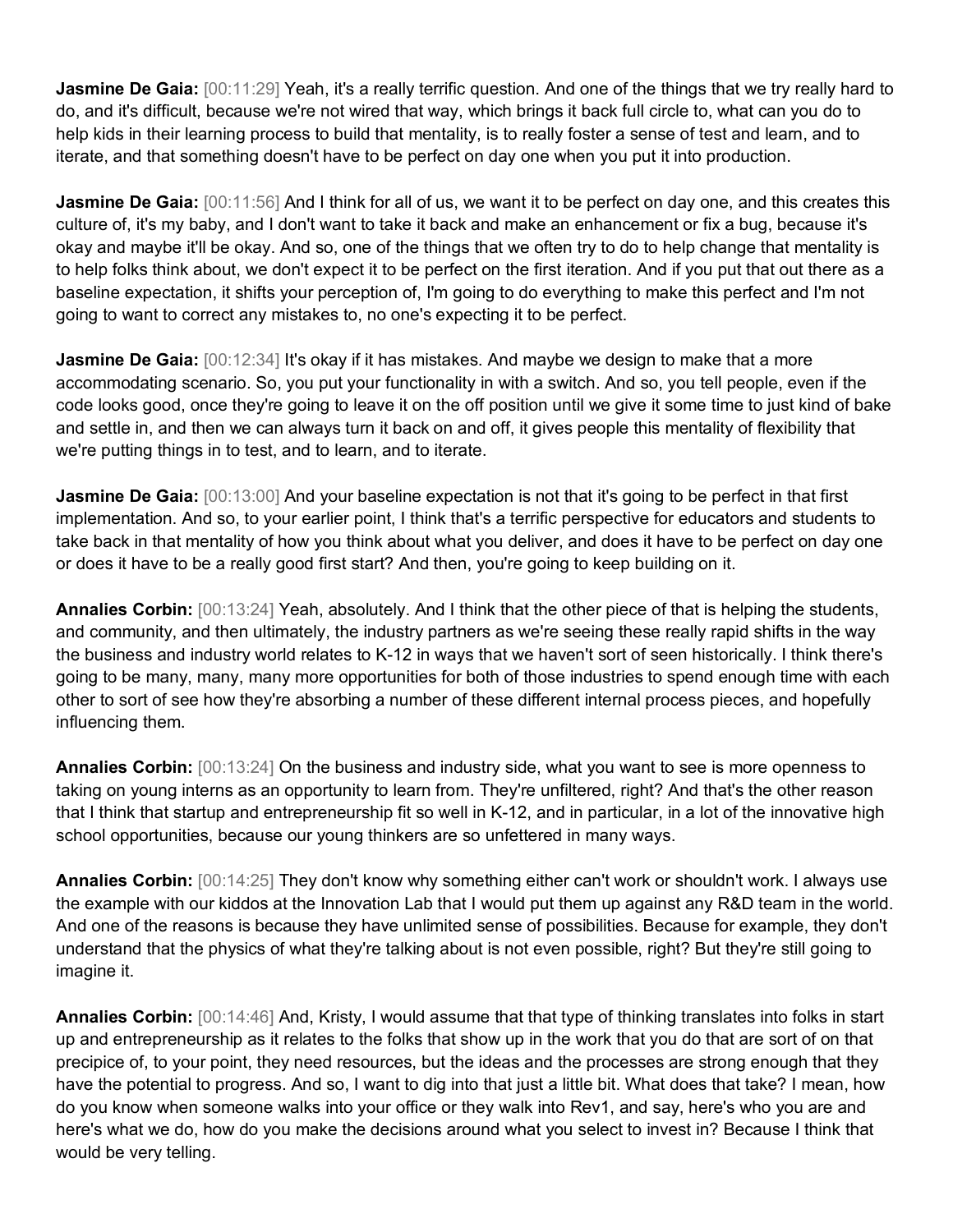**Kristy Campbell:** [00:15:27] No, that's a really good question. And just related to your conversation on the failure mentality, that's really one of the key components that we want to make sure that we see in the entrepreneurs that we first speak with, is that they understand that instead of baking something out to full perfection before it goes out to market, which may have meant your life savings or someone else's money that supported you, to really look at, what are the key things that you're solving for upfront?

**Kristy Campbell:** [00:15:52] What are the first things you can get out there? And how can you iterate on that? So, that's really critical. So, we talk to over a thousand entrepreneurs each year that we either meet in the community, or through partners, or just come to our website, and really, the first step is just to listen to what they're working on, why they're working on it, trying to get an indication of their passion for the problem they're solving, right?

**Kristy Campbell:** [00:16:15] Because there's a big difference between, I really have this big problem that I've seen in my life or I've seen in the industry that I've worked in, and I really want to solve this in a unique way versus, hey, I'm just trying to figure out what's going to stick on the wall and provide me something to work on. And those are two very different opposite ends of the spectrum. And so, for us, really, the key thing is, does the entrepreneur or the inventor have a critical understanding of what they're solving for and what their customers' needs are?

**Kristy Campbell:** [00:16:44] Secondary to that, which comes more from ongoing conversations, is really around how intellectually honest or how coachable is the entrepreneur or innovator, because I think we've all seen in our careers that successful companies, and businesses, and teams were not built by one person alone. They need to have collaborators. They need to have mentors, advisors, folks who can help fill the gap.

**Kristy Campbell:** [00:17:08] And so, we start with that, that really early indication of customer validation, and then we move into wrapping that around with better understanding of the entrepreneur themselves and how they can scale. A really important component to our program in identifying who we add as clients and who we agree to work together is a program that we launched in 2014. And it's solely focused on that early product market validation. So, the number one reason that tech-enabled startups fail is because their customer did not ultimately want what they created.

**Kristy Campbell:** [00:17:43] So, they went ahead, and built it anyway, put it out in the market. There was no customer adoption. There was not enough revenue to build the company and they were unsuccessful. And so, if we can help an entrepreneur or inventor solve for that before they build the product, then imagine how much more quickly they can get a product into the market. So, our program is called Customer Learning Lab. It's basically a three-day, very intensive boot camp that happens over the course of two weeks.

**Kristy Campbell:** [00:18:10] And it basically just guides the entrepreneur to help very clearly identify who their customer is. What are the key features of that product? So, when Jasmine does that work around product development, it all has to boil down to sort of, what are the next key things that your customer has to have to build an engagement with this product? Identifying what those are and making sure that that target customer would be willing to pay for those.

**Kristy Campbell:** [00:18:35] So, we actually not only help the entrepreneur to identify what those are, but then to go out into the market and survey. So, to get real data to back that up, so that they can go beyond just, hey, I think it's a great idea, or my family thinks it's a great idea, or my friends think it's a great idea to get to the point where their customers think it's a great idea, and that they would be willing to pay for it.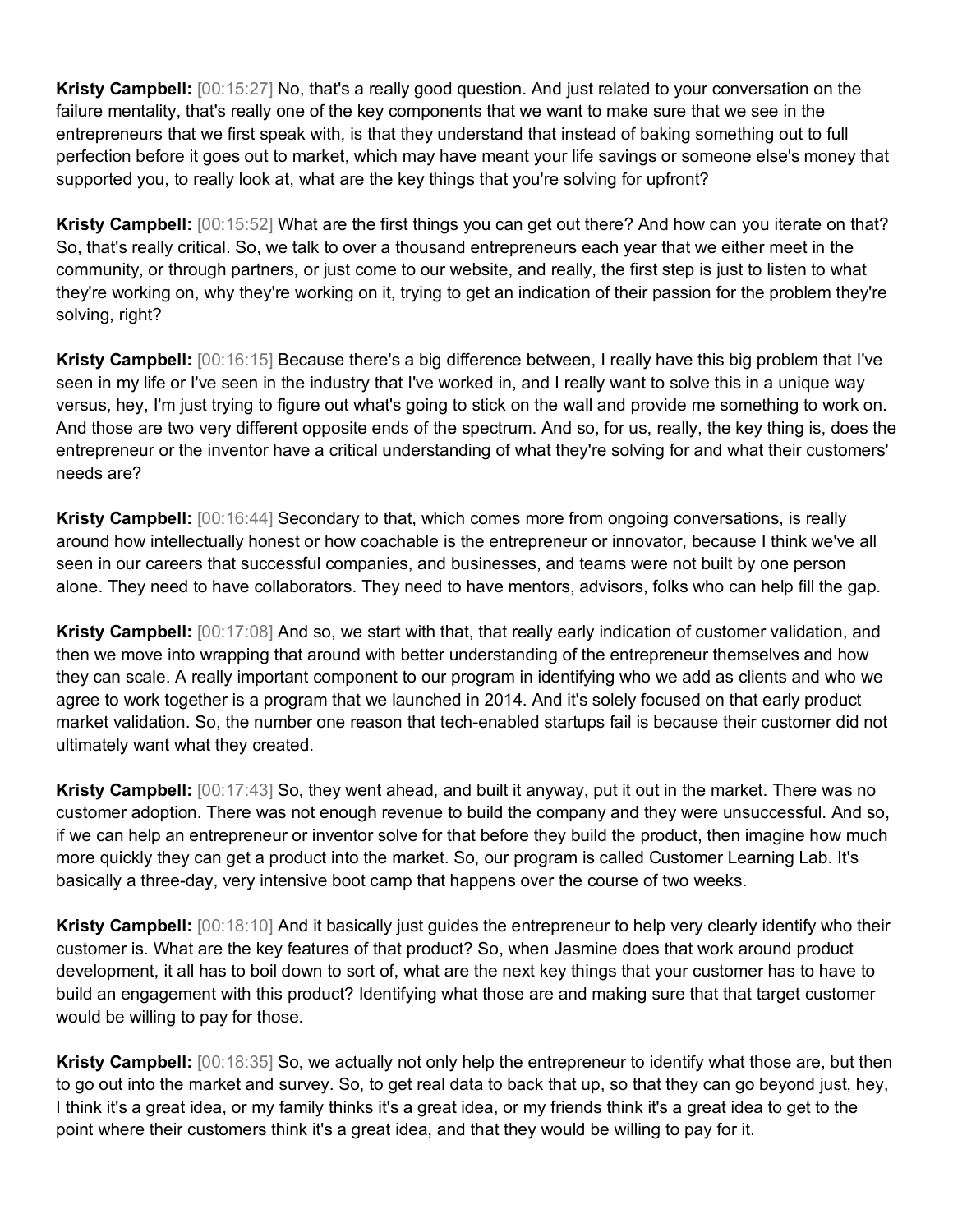**Kristy Campbell:** [00:18:58] And that is just a repeatable learning that you can use at any point in your entrepreneurial journey, whether you're now in a large growing company, and you're trying to identify, what next product do I bring to market or even what next feature do I prioritize in my development roadmap, so that that product market validation is critical for us. And so, for the entrepreneurs, and about 125 entrepreneurial ideals will come through Customer Learning Lab each year, about a third of them get directionally positive data that says, hey, there's interest here.

**Kristy Campbell:** [00:19:31] And with that, we see that as enough to help decide to make that partnership to move forward. And now, to my earlier point, if the data is really good, but it's clear that the entrepreneur just sort of has, in their head, a very specific path and is not sort of open to changes and the shifts in the data as it comes along the way, that's a little bit more difficult conversation, but we really try to start with the market and the data, which for us has also brought a really interesting side effect that is important for us and that is really reducing bias on our team.

**Kristy Campbell:** [00:20:09] So, it really doesn't matter anymore whether someone shows up and talks about their product, if I think it's a bad idea, it doesn't matter, right? Well, it only matters if the customer thinks it's a bad idea. And we've had many cases of this, where we've either fallen in love with an idea, and we've said, oh, my gosh, that's got some legs or the opposite where many of us were like, that is just not that interesting, but then the data prove us wrong. So, having that really early feedback and iteration cycle is something that's really important for entrepreneurs and something that I think we can teach the next generation as far as how they go about their lives, whether it be entrepreneurial endeavors or whether it be working in bigger businesses.

**Annalies Corbin:** [00:20:55] So, the power of research. I love that. That's wonderful. And that is one of those foundational things that we try really, really hard to teach kids that information is very, very powerful. It can sway in so many different ways. So, that's really awesome. So, Jasmine, I want to sort of dig into a little bit of one of the things that Kristy was talking about and really sort of get to an understanding of, how do you ultimately, within your sort of industry role, make the decisions about sort of what that next innovation is.

**Annalies Corbin:** [00:21:34] I'm really curious about that, because I'm sure all of these amazing ideas, and you're really focused on the needs of your customers and in your role most recently, but how do—I mean, there's got to be so many ideas even within your own innovation group. I mean, how do you filter through them, and say, we're going to invest time, energy, and effort here, but not over here? How do you make those decisions?

**Jasmine De Gaia:**  $[00:22:00]$  Oh, it's a hard call. Prioritization is the most pivotal point, I would say, in the entire process, because you need to be making the right call at the right time, so you don't go too far down a path as something that is in the right place to invest your really precious technology and resourcing dollars. So, for us, a lot of times, that's driven by the overall organizational goals, and where an organization may be at a particular point in its journey, its maturity, its own lifecycle?

**Jasmine De Gaia:** [00:22:35] So, are you at a point where you're really focused on growing market share, and in which case, you're going to lean towards all of the functionality that's going to help drive customer adoption, and usability, and convenience, and all the things that you want to enhance the experience from the customer, or are you at a point in your life cycle where you have a really solid product, now, you want to focus a little more internally? How can I drive efficiency gains and operational enhancements, and perhaps change our processes?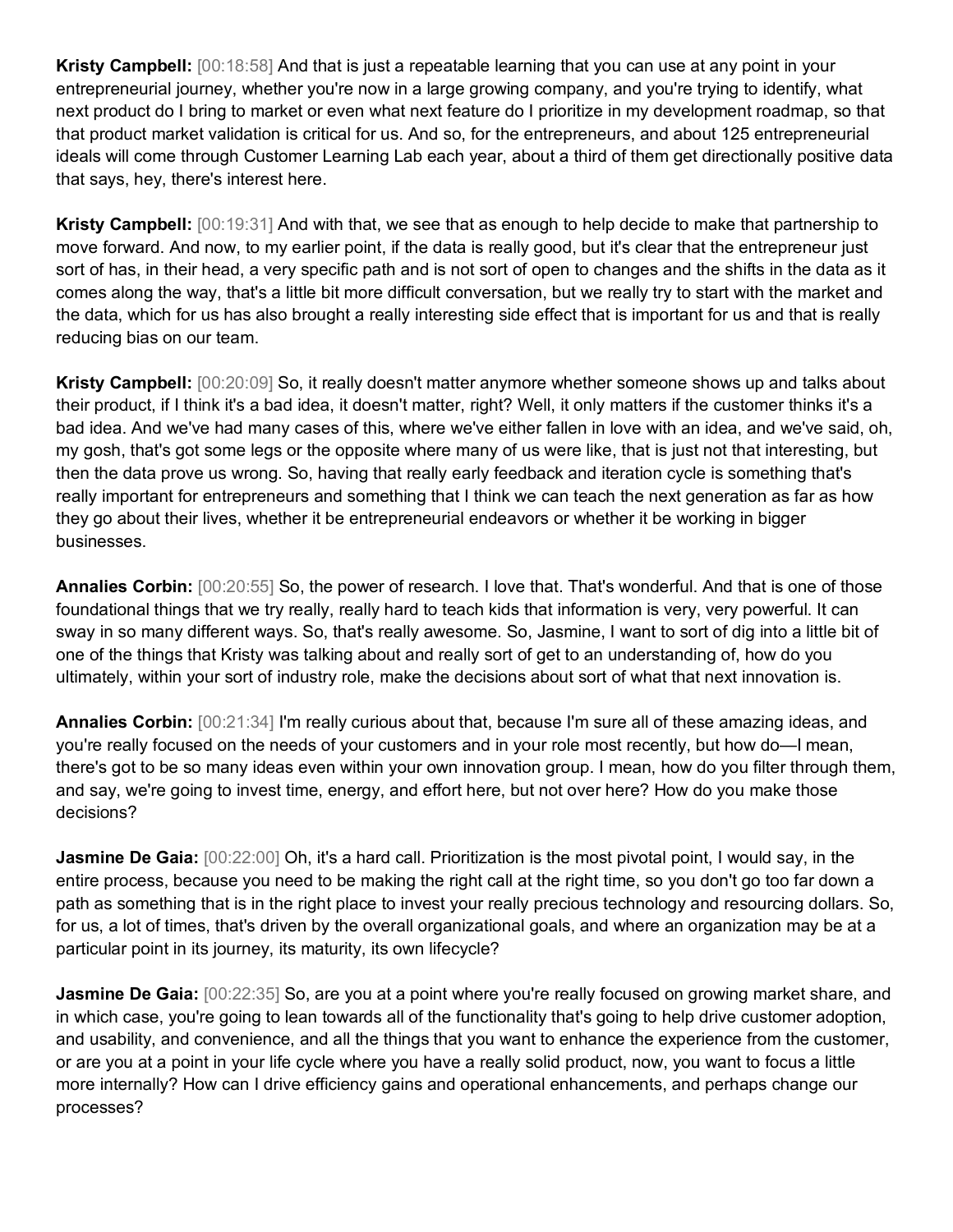**Jasmine De Gaia:** [00:23:09] And there can be a lot of innovation in those internal processes, and approaches, and how you use automation, and machine learning, and big data as innovation tools as well to change and still enhance the organization's overall effectiveness. So, every day, making that prioritization call is really key and it happens at multiple points within the process. At the macro level, aligning to the organization's goals. And then, at the micro level, as you look at the specific functionality and features that you're going to develop in every specific release or iteration that you're putting out there. But I think that discipline and that rigor around the prioritization process is really the key.

**Annalies Corbin:** [00:23:56] Yeah, absolutely. And I assume gets into really sort of foundational problem solving and decision making skills that are absolutely critical for long-term success. So, Kristy, if you sort of step back from all of this and sort of think about, that if you had the opportunity to really influence sort of the thinking that was coming out of a K-12 experience then, and I've asked Jasmine this question around about several ways on some of the other, so I want to toss it over to you this time, is that we sort of think about, what would those influence points be?

**Annalies Corbin:** [00:24:35] I mean, I guess the sort of 50,000-foot version of my question is, if all things were equal and you were there to reach into somebody just getting ready to leave their high school experience and they wanted to be an entrepreneur, aside from having great ideas, and then being a bit on the fearless side, I suspect, what are the other key components that you feel like would be a necessary sort of element to move forward? And I'm asking the question, because the teachers and schools, they're always asking us repeatedly, okay, well, we really need industry to help us understand what it is that we're preparing kids for.

**Annalies Corbin:** [00:25:18] And it's a really, really tough question, of this particular series we've talked repeatedly about the fact the rate and pace of technology and how that's influenced innovation, it's really, really difficult to keep up. And in K-12, when you're trying to get so many foundational components taken care of, how do you add that into the work that you're doing from a preparation state and feel like you're not missing key foundational elements, that you just feel compelled to make sure your students have? And I would argue you could do both, but where do you see the value in the sort of do both approach?

**Kristy Campbell:** [00:25:53] Well, it's a really good question. And I think we could talk for hours about how we influence creating the next generation of entrepreneurs and innovators coming from K through 12. But I personally think it's in a couple of areas. And I think about this a lot as we have our own internship program and we've got quite a few pipeline-building programs with our partners, including OSU. But I think one of the things that is helpful, and you see a lot of institutions providing this now are experiential learning opportunities.

**Kristy Campbell:** [00:26:22] So, ways to move beyond just talking about industry, and case studies of industry, and case studies of companies, and really letting students with all varieties of interest get their hands on, but what does that look like in real life? Because I think in my mind, gone are the days that we have to decide at the end of our high school career what we want to do for the rest of our lives, right?

**Kristy Campbell:** [00:26:44] Hopefully, we will get to a point very quickly where we will really enable career path to look like we know our lives' look, which is you end up moving across different industries. You end up doing two, three, four different types of things that are maybe unrelated completely throughout your career. So, how do we enable students to get access to those opportunities early? And I think it needs to even go beyond what we've been traditionally calling STEM, right?

**Annalies Corbin:** [00:27:12] Right.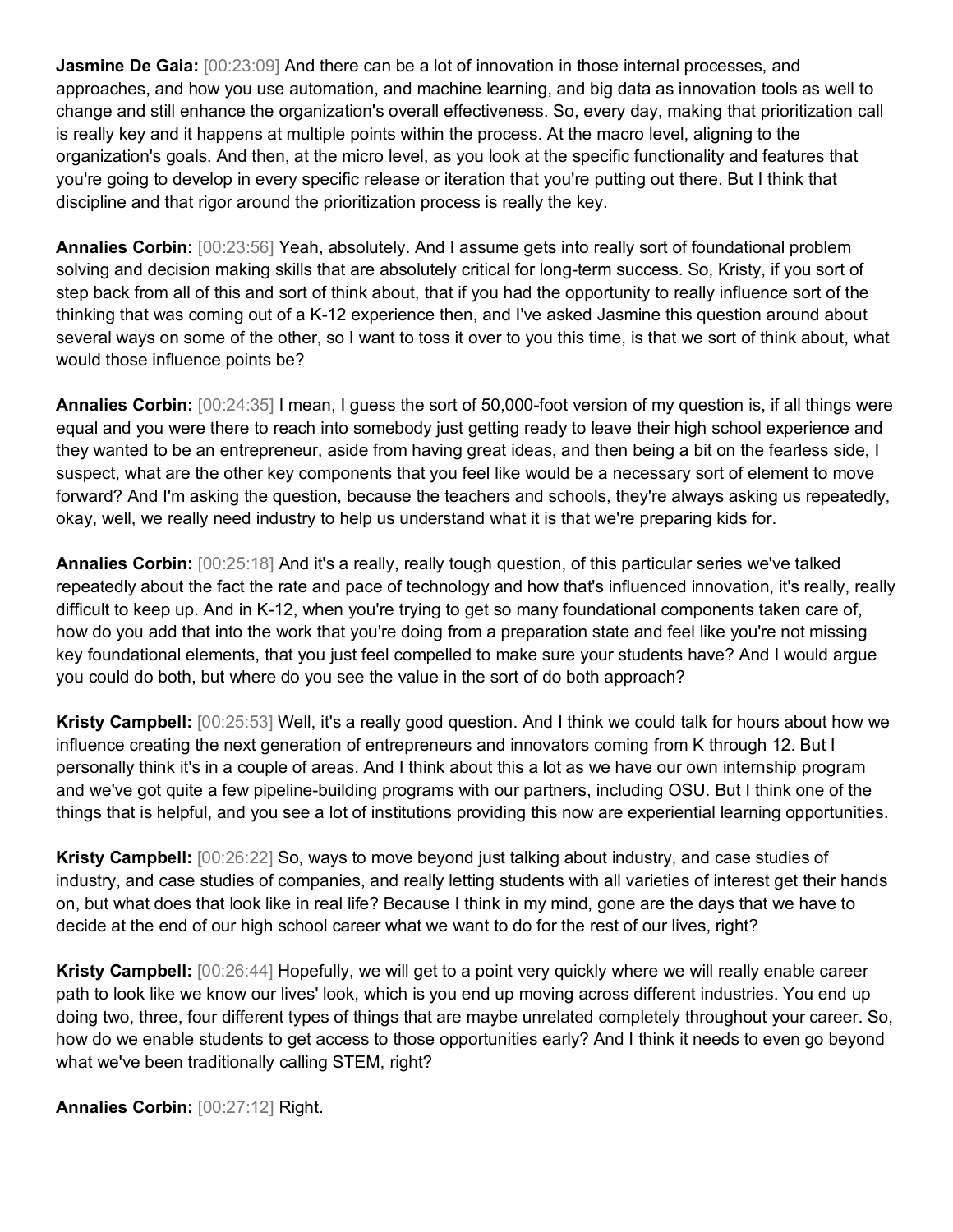**Kristy Campbell:** [00:27:12] I feel like, still, ends up being some categorization or focus that kids are either STEM-savvy or they're not. And I even see that when I look at my own children, I have a son who's very focused on having sort of a natural understanding of technology and math. And then, I have a daughter who's actually very focused on visuals and arts. And those come together in very unique ways, but I wouldn't say that either of them has more of an ability or less than the other to be successful in innovation or entrepreneurship.

**Kristy Campbell:** [00:27:49] And so, I think the experiential piece is key. The other piece is really helping students to understand early on what their common traits are. And I have actually had the privilege of having a leadership coach over the last year, he calls them factory settings. And it's really like, what are the ways in which you work? And I don't mean just in a career, but in which you learn daily, whether it's doing your homework, whether it's doing chores around the household, understanding who you are, and how you approach the world and your work will help you to understand what's going to make you happy.

**Kristy Campbell:** [00:28:24] Because ultimately, it's very difficult for certain folks and certain working styles or operating styles to go outside of that for long periods of time. And so, having an understanding of that early on will help you to think about, well, what are the industries? What are the roles? What are the different career paths for things that really play up my strengths versus that are sort of relying upon my weaknesses. I think having a more regular way to identify that early on will help kids to figure out their career path. So, those are kind of high level, but there are a couple of things that I really think about when I think about my own children in the next generation of entrepreneurs.

**Annalies Corbin:** [00:29:06] Yeah. And I think that all of those points actually are absolutely necessary. And we certainly see that at the Innovation Lab in terms of the sort of freedom that you give kids to explore, and the assumption that every kid, no matter what their strengths are, are capable of solving the world's greatest problems, right? We may have to give them all kinds of supports around them to be able to do that, but intrinsically, that if we believe that every kid is capable of that, it's a game changer.

**Annalies Corbin:** [00:29:39] And part of it, it's a game changer, because they feel fearless and the support that's around them. But also, I think the other piece that you tapped into is they had the chance to explore, right? And so, they had the chance to really just dig in and find out what this thing is. And I want to circle back around with that. I always like to close the program by thinking about the fact that I've got a listener in some part of the world that doesn't have the resources.

**Annalies Corbin:** [00:30:07] They don't have Jasmine and all of the great work, and innovation, and technology sitting there to go tap into, or they don't have Kristy and sort of a Red1 sort of approach to say, hey, could you help me figure out how to do startup and entrepreneurship in my classroom? But what are the things that you feel that people without that type of local resource, or if they haven't found it, or maybe they haven't even known how to go look for it?

**Annalies Corbin:** [00:30:35] Because the flip side of that is that every community does, in fact, have resources, but often, we don't know how to tap into them. So, Jasmine, thinking about closing these sort of three-part series in the conversations that we've been able to have, where do you think the greatest value add is for somebody just trying to start out to influence their students, this next generation of folks that are going to show up in the industry to be really successful in an innovative environment?

**Jasmine De Gaia:**  $[00:31:03]$  So, it's a good question. I know for good reason, we've talked about this in our other discussions as well. I think really just helping to set that mindset of growth, so that it's okay to explore, it's okay to try new things, and it's important to be multidisciplinary. So, don't get hung up on a single path, and this is the only thing that I am and this is how I'm defined. But rather, how do you make yourself more broad?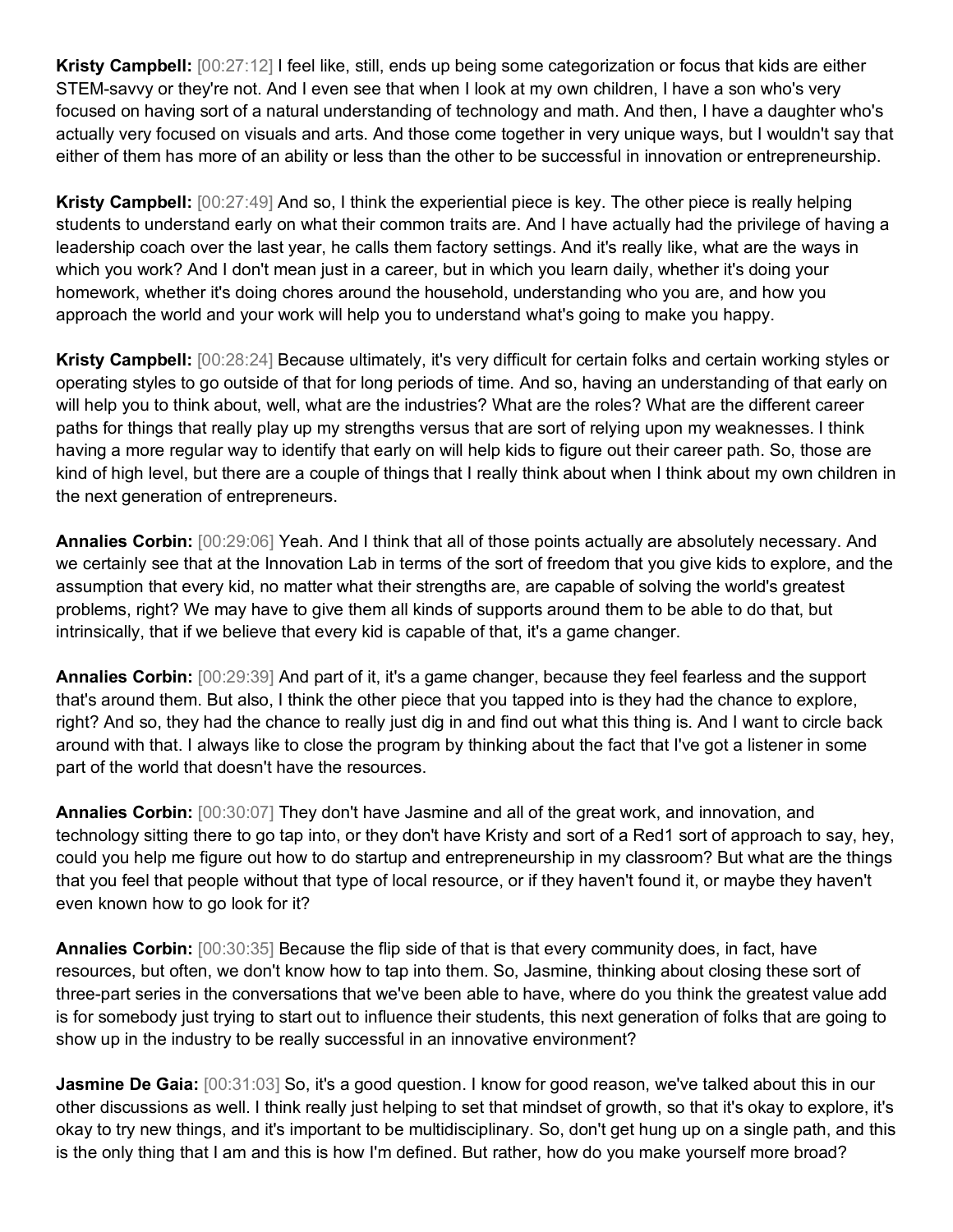**Jasmine De Gaia:** [00:31:30] And we often refer to this as kind of a T-shaped [indiscernible] so you might go deep in having a certain set of skills that you're really strong at, but how do you also go horizontal and have other things that you can dabble in? And I think particularly in an innovation and entrepreneurial space, this becomes increasingly important to have not only technical skills, but also, skills in marketing, sales, being able to connect with others, or regulatory audit, finance compliance, other skill sets as well, so you can be really multidimensional in your approach.

**Jasmine De Gaia:**  $[00:32:05]$  And I think that also makes you incredibly more interesting and valuable to employers, or to receiving venture capital funding, or any other direction you might want to go in. It will really help individuals that way. So, I think that's a key piece. The other piece, I would say, that is really important is just keeping a very open mentality in terms of being very inviting and inclusive of bringing people whom you may not have otherwise brought to the table, but by making a seat for those other partners at the table, it will help create that magic of generating new ideas and being able to think outside the box a little bit more.

**Annalies Corbin:** [00:32:48] Yeah, I love that, making a seat at the table. That's a really, really wonderful way to sort of think about that. So, I appreciate that very much. So, Kristy, same question to you. If you were to provide some advice to folks from afar, how do I get started with taking the ideals that I've heard in this episode today and put them into practice either in my own community, or in my own classroom, or certainly, to be fostering that next generation of innovative thinkers? What would that message be?

**Kristy Campbell:** [00:33:18] I think the simplest thing to do regardless of your access to resource is to just start small. So, just create place and time to come together and allow groups, whether it be students, or whether it be innovators, or whether it be incorporate teams, to come up with ideas and form loose teams around them. Because as I was talking about earlier, everyone has a place in innovation. And it may not be the obvious place, which I think we, as a world, we tend to lift up the idea person, right?

**Kristy Campbell:** [00:33:51] So, I've been working in startups my entire career and I have never been the idea person. I've never been the person that came up with the idea. I'm always the one helping to really bring the inventor's ideas to life. And how do you really execute on that, and prioritize, and operationalize it? So, just coming up with really lightweight ways to do like startup weekend, or a startup day, or an idea day, where you let teams loosely form on their own.

**Kristy Campbell:** [00:34:18] And naturally, they will bring together different skill sets and they'll come up with ideas. They'll be able to present that, and they'll be able to see how they can iterate on that and present that to the rest of the group. And then, the group can provide their feedback. So, there are much more formal ways to organize that, but it's really a framework that is used throughout our world in how to really bring ideas to light. So, that's one way to get started.

**Annalies Corbin:** [00:34:45] Yes, I appreciate that very much. And we advocate for that frequently at PAST. We will often talk about the fact that, hey, let's do a startup weekend, a startup day, a startup whatever, right? Because it does sort of give this freedom around the notion of how one is collaborative, and ideas get started and generated, and all that work. And oftentimes, what our schools or our partners will tell us is that was a freeing experience, right? A freeing experience. And so, there's a lot of value in that. Absolutely. Well, ladies, I want to thank you both very much for taking time out of your day and sharing in the conversation with us. Thank you so much for being here.

**Kristy Campbell:** [00:35:28] Thank you for having me.